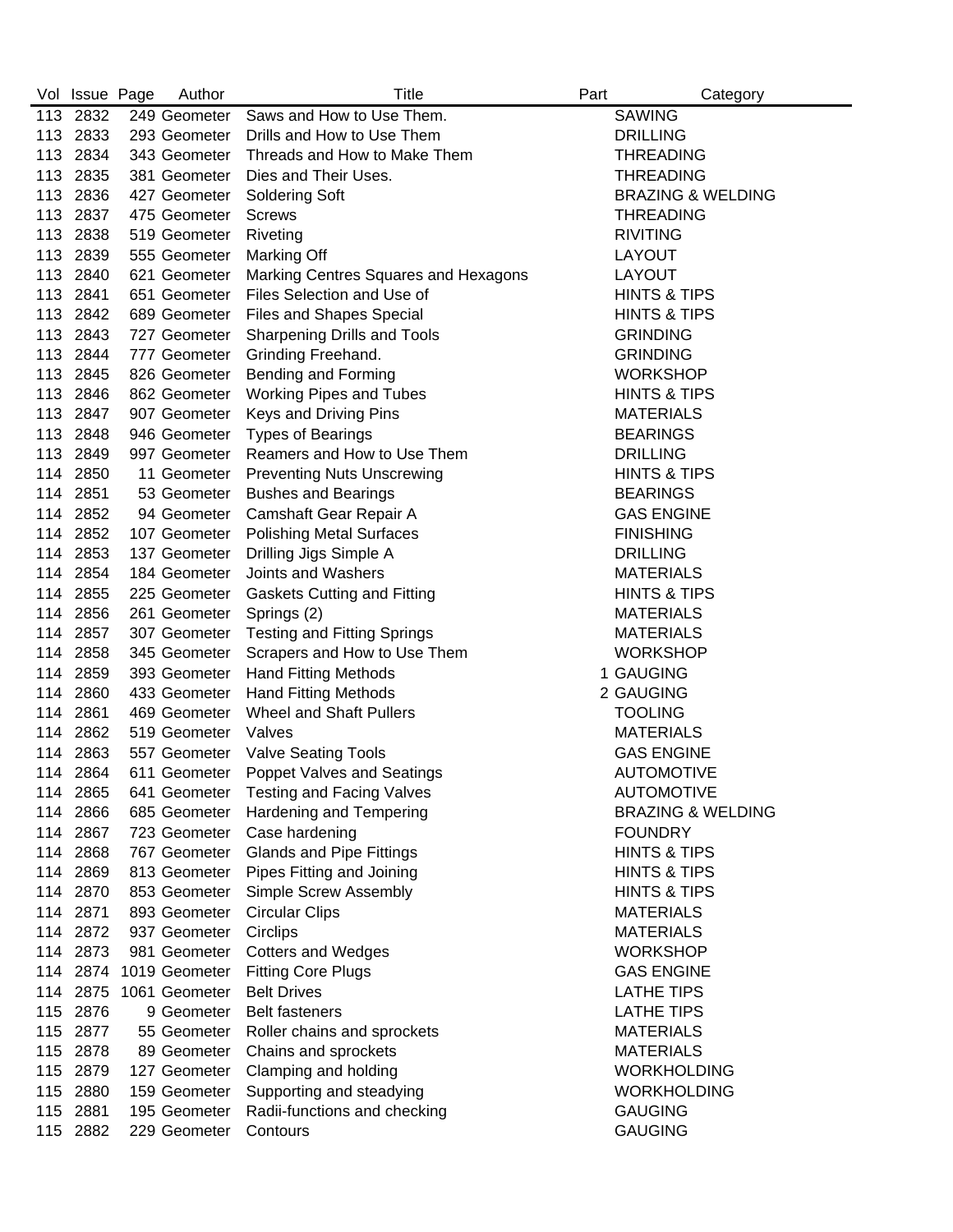115 2883 278 Geometer Metal working HINTS & TIPS 115 2884 303 Geometer Panel beating HINTS & TIPS 115 2885 338 Geometer Dent and bulge removal **HINTS & TIPS** 115 2886 371 Geometer Stud fitting and removal Fig. 2886 371 Geometer Stud fitting and removal 115 2887 411 Geometer Broken drills and taps **HINTS & TIPS** 1998 HINTS & TIPS 115 2888 439 Geometer Oblique drilling Change Change DRILLING 115 2889 477 Geometer Further drilling methods DRILLING 115 2890 513 Geometer Nuts and spanners TOOLING 115 2891 549 Geometer Pin and C-spanners TOOLING 115 2892 581 Geometer Sparking plug spanners TOOLING 115 2893 623 Geometer Spot and facing cutters TOOLING 115 2894 655 Geometer Facing and countersinking LATHE TIPS 115 2895 691 Geometer Different types of pumps **PUMPS & PUMPING ENGINES** 115 2896 725 Geometer Repairs to pumps PUMPS & PUMPING ENGINES 115 2897 761 Geometer Simple machine adjustments THINTS & TIPS 115 2898 797 Geometer Spindle and wear adjustments LATHE TIPS 115 2899 831 Geometer Testing lathe accuracy LATHE TIPS 115 2900 867 Geometer Centres and tapers **LATHE TIPS** 115 2901 903 Geometer Some facts about tapers **Some Strate Search Strate LATHE TIPS** 116 2902 11 Geometer Tapers **HINTS & TIPS** 116 2903 51 Geometer Second operation set-ups Fig. 5.1 HINTS & TIPS 116 2904 94 Geometer Eccentric motions and set-ups WORKHOLDING 116 2905 131 Geometer Using sub-faceplates LATHE TIPS 116 2906 155 Geometer Accurate length machining LATHE TIPS 116 2907 195 Geometer Simple gauge construction GAUGING 116 2908 233 Geometer Measuring internal diameters GAUGING 116 2909 269 Geometer Dividing in the lathe GEARS & DIVIDING 116 2910 307 Geometer Mounting angle plates Monetable More WORKHOLDING 116 2911 340 Geometer Testing and truing angle plates LATHE TIPS 116 2912 385 Geometer Locating on angle-plates Network Changer WORKHOLDING 116 2913 419 Geometer Setting vertical slides COMERCIAL STATE TIPS 116 2914 453 Geometer Feeds in lathe milling LATHE TIPS 116 2915 491 Geometer Simple milling cutters MILLING 116 2916 525 Geometer Fixed lathe steadies ACCESSORY LATHE 116 2917 561 Geometer Turning spherical radii LATHE TIPS 116 2918 595 Geometer Simple form turning The Contract of LATHE TIPS 116 2919 633 Geometer Constructing sliding tools TOOLING 116 2920 667 Geometer Single-web crankshafts STEAM ENGINE 116 2921 703 Geometer Double-web crankshafts STEAM ENGINE 116 2922 739 Geometer Machining simple crankshafts LATHE TIPS 116 2923 775 Geometer Machining double-web crankshafts LATHE TIPS 116 2924 811 Geometer Balancing single-cylinder engines GAS ENGINE 116 2925 847 Geometer Machining simple connecting rods GAS ENGINE 116 2926 881 Geometer Split big-end connecting rods GAS ENGINE 116 2927 919 Geometer Connecting rod alignment GAS ENGINE 117 2928 9 Geometer Small piston construction GAS ENGINE 117 2929 45 Geometer Gudgeon pin locations CAS ENGINE 117 2930 79 Geometer Piston rings (2) CAS ENGINE 117 2931 115 Geometer Cylinder and piston ring wear GAS ENGINE 117 2932 151 Geometer Fitting piston rings CAS ENGINE 117 2933 187 Geometer Piston removal and fitting The Same GAS ENGINE 117 2934 221 Geometer Ball joints MATERIALS 117 2935 259 Geometer Flexible couplings National Control of HINTS & TIPS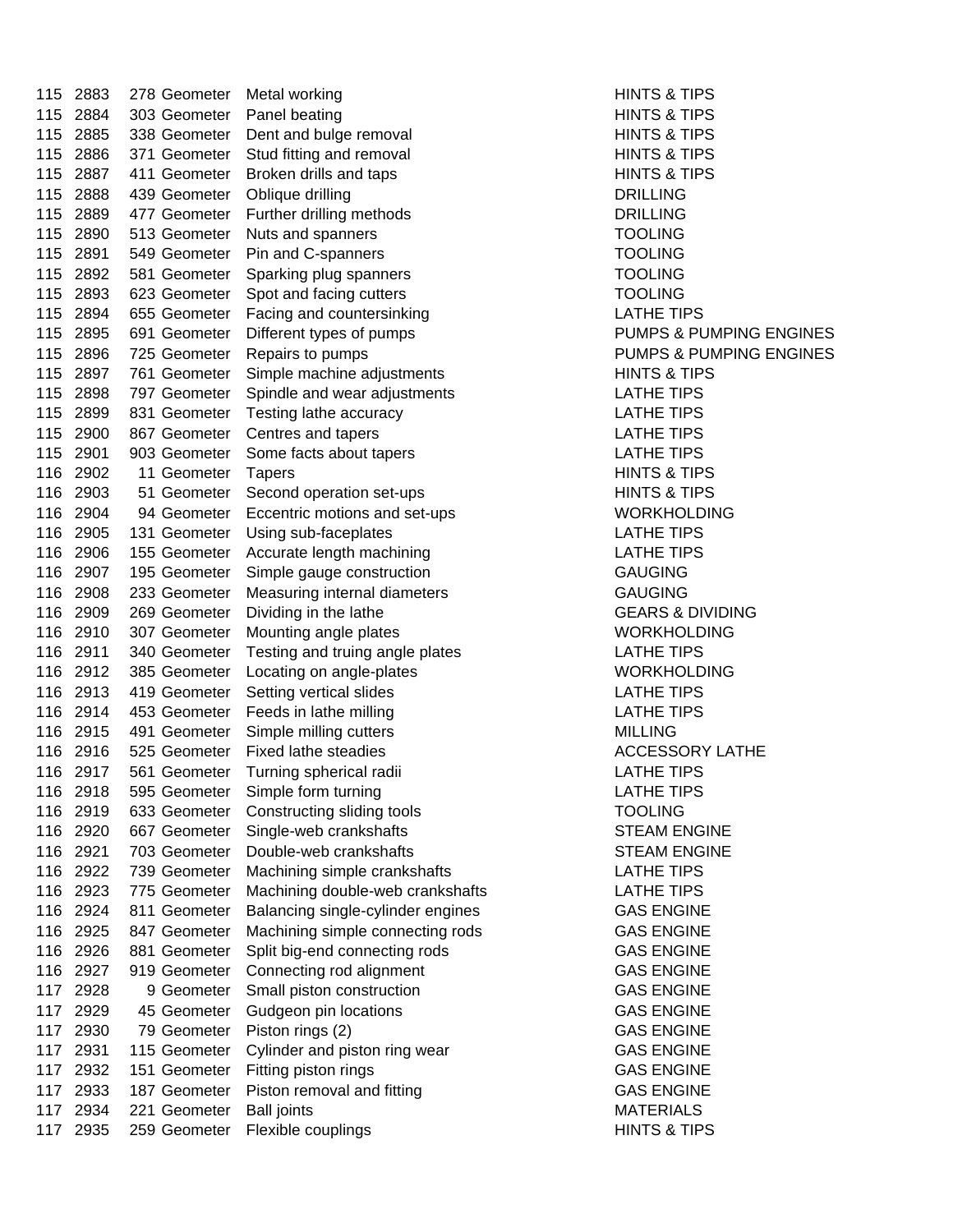| 117 | 2936 | 293 Geometer | Universal joints                   | <b>HINTS &amp; TI</b>                         |
|-----|------|--------------|------------------------------------|-----------------------------------------------|
| 117 | 2937 | 329 Geometer | Hardy spicer joints                | <b>HINTS &amp; TI</b>                         |
| 117 | 2938 | 363 Geometer | Oil grooves and slingers           | <b>HINTS &amp; TI</b>                         |
| 117 | 2939 | 401 Geometer | Felt and oil seals                 | <b>HINTS &amp; TI</b>                         |
| 117 | 2940 | 437 Geometer | Rubber mountings                   | <b>HINTS &amp; TI</b>                         |
| 117 | 2941 | 475 Geometer | Rubber bushes                      | <b>HINTS &amp; TI</b>                         |
| 117 | 2942 | 509 Geometer | Screwed pins and bushes            | <b>HINTS &amp; TI</b>                         |
| 117 | 2943 | 539 Geometer | Port and valve timing              | <b>GAS ENGII</b>                              |
| 117 | 2944 | 571 Geometer | Multi-cylinder ignition            | <b>GAS ENGII</b>                              |
| 117 | 2945 | 605 Geometer | Twin-cylinder engine types         | <b>GAS ENGII</b>                              |
| 117 | 2946 | 635 Geometer | Two-stroke engine proportions      | <b>GAS ENGII</b>                              |
| 117 | 2947 | 669 Geometer | Simple pattern making              | <b>FOUNDRY</b>                                |
| 117 | 2948 | 697 Geometer | Patterns for hollow castings       | <b>FOUNDRY</b>                                |
| 117 | 2949 | 731 Geometer | Wheel and pulley patterns          | <b>FOUNDRY</b>                                |
| 117 | 2950 | 763 Geometer | Patterns with fins and flanges     | <b>FOUNDRY</b>                                |
| 117 | 2951 | 795 Geometer | Halved patterns                    | <b>FOUNDRY</b>                                |
| 117 | 2952 | 827 Geometer | Features of patterns               | <b>FOUNDRY</b>                                |
| 117 | 2953 | 857 Geometer | Piston core boxes                  | <b>FOUNDRY</b>                                |
| 118 | 2954 | 9 Geometer   | Crankcase core boxes               | <b>FOUNDRY</b>                                |
| 118 | 2955 | 41 Geometer  | <b>Cylinders Machining small</b>   | <b>GAS ENGII</b>                              |
| 118 | 2956 | 71 Geometer  | Crankcases Machining small         | <b>GAS ENGII</b>                              |
| 118 | 2957 | 103 Geometer | Castings Machining monoblock       | <b>FOUNDRY</b>                                |
| 118 | 2958 | 135 Geometer | <b>Cylinders Finishing small</b>   | <b>LATHE TIP</b>                              |
| 118 | 2959 | 165 Geometer | <b>Bores Lapping</b>               | <b>GRINDING</b>                               |
| 118 | 2960 | 197 Geometer | <b>Shafts Lapping</b>              | <b>GRINDING</b>                               |
| 118 | 2961 | 227 Geometer | Lapping ends and edges             | <b>GRINDING</b>                               |
| 118 | 2962 | 261 Geometer | Lapping flat surfaces              | <b>GRINDING</b>                               |
| 118 | 2963 | 293 Geometer | Lapping external threads           | <b>THREADIN</b>                               |
| 118 | 2964 | 325 Geometer | Lapping contours                   | <b>GRINDING</b>                               |
| 118 | 2965 | 353 Geometer | Lapping tapers and scalings.       | <b>GRINDING</b>                               |
| 118 | 2966 | 387 Geometer |                                    | <b>HINTS &amp; TI</b>                         |
| 118 | 2967 | 419 Geometer | Torque in tightening.              | <b>BEARINGS</b>                               |
| 118 | 2968 | 447 Geometer | <b>Bearings Pre-loading</b>        | <b>GAUGING</b>                                |
|     |      |              | Torque values Checking             |                                               |
| 118 | 2969 | 481 Geometer | Alignment in gearing               | <b>HINTS &amp; TI</b><br><b>GEARS &amp; I</b> |
| 118 | 2970 | 509 Geometer | Gears Marking tests for            |                                               |
| 118 | 2971 | 579 Geometer | Pinion and crown when adjustments  | <b>AUTOMOT</b>                                |
| 118 | 2972 | 593 Geometer | Ratios in gearing                  | <b>GEARS &amp; I</b>                          |
| 118 | 2973 | 625 Geometer | Gear ratios Checking               | <b>GEARS &amp; I</b>                          |
| 118 | 2974 | 657 Geometer | Gears Repairs to                   | <b>GEARS &amp; I</b>                          |
| 118 | 2975 | 689 Geometer | Gear cutting repair                | <b>GEARS &amp; I</b>                          |
| 118 | 2976 | 721 Geometer | Gears Lapping and grinding         | <b>GEARS &amp; I</b>                          |
| 118 | 2977 | 753 Geometer | Gears Checking accuracy of         | <b>GEARS &amp; I</b>                          |
| 118 | 2978 | 785 Geometer | Racks and worms                    | <b>GEARS &amp; I</b>                          |
| 118 | 2979 | 817 Geometer | Racks and worms Checking           | <b>GEARS &amp; I</b>                          |
| 119 | 2980 | 11 Geometer  | Worm threads Cutting               | <b>GEARS &amp; I</b>                          |
| 119 | 2981 | 41 Geometer  | Screwcutting tool feeds            | <b>LATHE TIP</b>                              |
| 119 | 2982 | 73 Geometer  | <b>Screwcutting Preparing for</b>  | <b>LATHE TIP</b>                              |
| 119 | 2983 | 105 Geometer | Screw threads Picking up           | <b>LATHE TIP</b>                              |
| 119 | 2984 | 137 Geometer | Screwcutting long threads          | <b>LATHE TIP</b>                              |
| 119 | 2985 | 169 Geometer | Thread cutting Accuracy in         | <b>LATHE TIP</b>                              |
| 119 | 2986 | 201 Geometer | <b>Threads Finishing difficult</b> | <b>THREADIN</b>                               |
| 119 | 2987 | 237 Geometer | Thread grinding                    | <b>THREADIN</b>                               |
| 119 | 2988 | 265 Geometer | Jigs Simple grinding               | <b>GRINDING</b>                               |

**HINTS & TIPS HINTS & TIPS HINTS & TIPS HINTS & TIPS HINTS & TIPS HINTS & TIPS HINTS & TIPS GAS ENGINE GAS ENGINE GAS ENGINE GAS ENGINE** FOUNDRY FOUNDRY FOUNDRY FOUNDRY **GAS ENGINE GAS ENGINE** FOUNDRY LATHE TIPS **GRINDING GRINDING THREADING GRINDING** GRINDING **HINTS & TIPS** BEARINGS **HINTS & TIPS GEARS & DIVIDING** 12 297 319 AUTOMOTIVE **GEARS & DIVIDING GEARS & DIVIDING GEARS & DIVIDING GEARS & DIVIDING GEARS & DIVIDING GEARS & DIVIDING GEARS & DIVIDING GEARS & DIVIDING GEARS & DIVIDING LATHE TIPS** LATHE TIPS LATHE TIPS LATHE TIPS LATHE TIPS **THREADING THREADING** GRINDING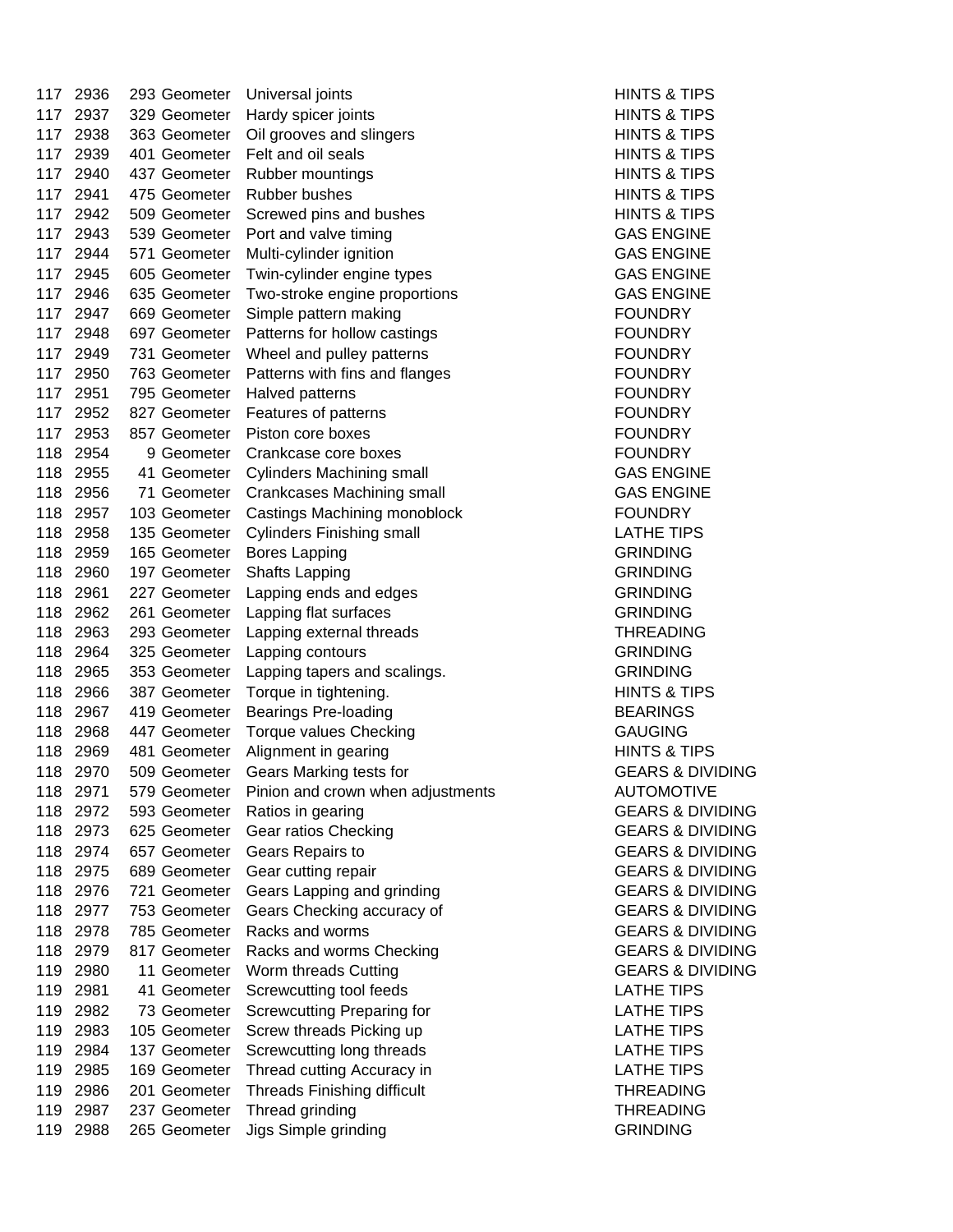| 119 | 2989 | 297 Geometer | Rocker grinding set-ups                 | <b>GRINDING</b>       |
|-----|------|--------------|-----------------------------------------|-----------------------|
| 119 | 2990 | 327 Geometer | Grinding spherical and annular radii    | <b>GRINDING</b>       |
| 119 | 2991 | 359 Geometer | Grinding flat and parallel faces        | <b>GRINDING</b>       |
| 119 | 2992 | 391 Geometer | Grinding angular faces                  | <b>GRINDING</b>       |
| 119 | 2993 | 419 Geometer | Grinding square and vee faces           | <b>GRINDING</b>       |
| 119 | 2994 | 455 Geometer | Grinding on the bench Drill             | <b>GRINDING</b>       |
| 119 | 2995 | 483 Geometer | <b>Tool grinding Simple</b>             | <b>GRINDING</b>       |
| 119 | 2996 | 517 Geometer | Rotation and dressing in grinding       | <b>GRINDING</b>       |
| 119 | 2997 | 545 Geometer | <b>Grinding Simple cutter</b>           | <b>GRINDING</b>       |
| 119 | 2998 | 577 Geometer | Crack and shear relationship            | <b>HINTS &amp; TI</b> |
| 119 | 2999 | 609 Geometer | Crack detection and prevention          | <b>HINTS &amp; TI</b> |
| 119 | 3000 | 637 Geometer | Assembly cracks Avoiding                | <b>HINTS &amp; TI</b> |
| 119 | 3001 | 667 Geometer | Valve guides                            | <b>GAS ENGII</b>      |
| 119 | 3002 | 697 Geometer | <b>Shrink fits</b>                      | <b>FOUNDRY</b>        |
| 119 | 3003 | 741 Geometer | Jig boring principles                   | <b>LATHE TIP</b>      |
| 119 | 3004 | 767 Geometer | Setting boring tools                    | <b>LATHE TIP</b>      |
| 119 | 3005 | 799 Geometer | Locating hole positions                 | <b>HINTS &amp; TI</b> |
| 120 | 3006 | 7 Geometer   | Holes on pitch circles                  | <b>DRILLING</b>       |
| 120 | 3007 | 39 Geometer  | Toolmakers buttons Use of               | <b>LATHE TIP</b>      |
| 120 | 3008 | 73 Geometer  | Buttons and mounting plates             | <b>LATHE TIP</b>      |
| 120 | 3009 | 105 Geometer | Angles from sine set-ups                | <b>MILLING</b>        |
| 120 | 3010 | 137 Geometer | Sine bar construction                   | <b>TOOLING</b>        |
| 120 | 3011 | 169 Geometer | <b>Compasses Proportional</b>           | <b>GAUGING</b>        |
| 120 | 3012 | 199 Geometer | Boring small holes                      | <b>LATHE TIP</b>      |
| 120 | 3013 | 229 Geometer | <b>Bushes Removing and fitting</b>      | <b>HINTS &amp; TI</b> |
| 120 | 3014 | 255 Geometer | Setting-up Simplifying                  | <b>HINTS &amp; TI</b> |
| 120 | 3015 | 289 Geometer | Cuttings discs and rings                | <b>HINTS &amp; TI</b> |
| 120 | 3016 | 313 Geometer | Odd-shaped and heavy components Holding | <b>LATHE TIP</b>      |
| 120 | 3017 | 347 Geometer | Wedge-shaped packing pieces             | <b>HINTS &amp; TI</b> |
| 120 | 3018 | 377 Geometer | Facing and centring operations          | <b>LATHE TIP</b>      |
| 120 | 3019 | 405 Geometer | Punches Some types of                   | <b>TOOLING</b>        |
| 120 | 3020 | 435 Geometer | Clamps Some types of                    | <b>WORKHOL</b>        |
| 120 | 3021 | 465 Geometer | Boring tools Piloted and facing         | <b>TOOLING</b>        |
| 120 | 3022 | 497 Geometer | Cutting special gaskets                 | <b>HINTS &amp; TI</b> |
| 120 | 3023 | 527 Geometer | Sharpening and using drills             | <b>DRILLING</b>       |
| 120 | 3024 | 553 Geometer | Built-up types of pullers               | TOOLING               |
| 120 | 3025 | 587 Geometer | Bearings and centres for lathes         | <b>LATHE TIP</b>      |
| 120 | 3026 | 619 Geometer | Handles Knurled and other               | <b>LATHE TIP</b>      |
| 120 | 3027 | 651 Geometer | Cables and casings                      | <b>HINTS &amp; TI</b> |
| 120 | 3028 | 683 Geometer | <b>Clearances Checking</b>              | <b>GAUGING</b>        |
| 120 | 3029 | 715 Geometer | Micrometer Methods of adapting a        | <b>GAUGING</b>        |
| 120 | 3030 | 739 Geometer | Micrometer anvils                       | <b>GAUGING</b>        |
| 121 | 3031 | 7 Geometer   |                                         | <b>AUTOMOT</b>        |
| 121 |      |              | Rectifying clutch faults                |                       |
|     | 3032 | 33 Geometer  | Pressure aids for motorists             | <b>AUTOMOT</b>        |
| 121 | 3033 | 59 Geometer  | Cams and valve gears                    | <b>GAS ENGII</b>      |
| 121 | 3034 | 87 Geometer  | Toggle mechanisms                       | <b>HINTS &amp; TI</b> |
| 121 | 3035 | 117 Geometer | Machining cylinder covers and glands    | <b>GAS ENGII</b>      |
| 121 | 3036 | 147 Geometer | Producing tangential cams               | <b>GAS ENGII</b>      |
| 121 | 3037 | 177 Geometer | Reaming parallel taper bores            | <b>DRILLING</b>       |
| 121 | 3038 | 209 Geometer | Avoid chatter in turning                | <b>LATHE TIP</b>      |
| 121 | 3039 | 241 Geometer | Machining and finishing cams            | <b>GAS ENGII</b>      |
| 121 | 3040 | 269 Geometer | Resetting part-machined components      | <b>LATHE TIP</b>      |
| 121 | 3041 | 299 Geometer | Truing chuck jaws                       | <b>LATHE TIP</b>      |

GRINDING GRINDING GRINDING **HINTS & TIPS HINTS & TIPS HINTS & TIPS GAS ENGINE LATHE TIPS** LATHE TIPS **HINTS & TIPS** DRILLING LATHE TIPS LATHE TIPS GAUGING LATHE TIPS **HINTS & TIPS HINTS & TIPS HINTS & TIPS LATHE TIPS HINTS & TIPS** LATHE TIPS **TOOLING WORKHOLDING HINTS & TIPS** DRILLING LATHE TIPS LATHE TIPS **HINTS & TIPS** GAUGING **AUTOMOTIVE AUTOMOTIVE GAS ENGINE HINTS & TIPS GAS ENGINE GAS ENGINE** LATHE TIPS GAS ENGINE LATHE TIPS LATHE TIPS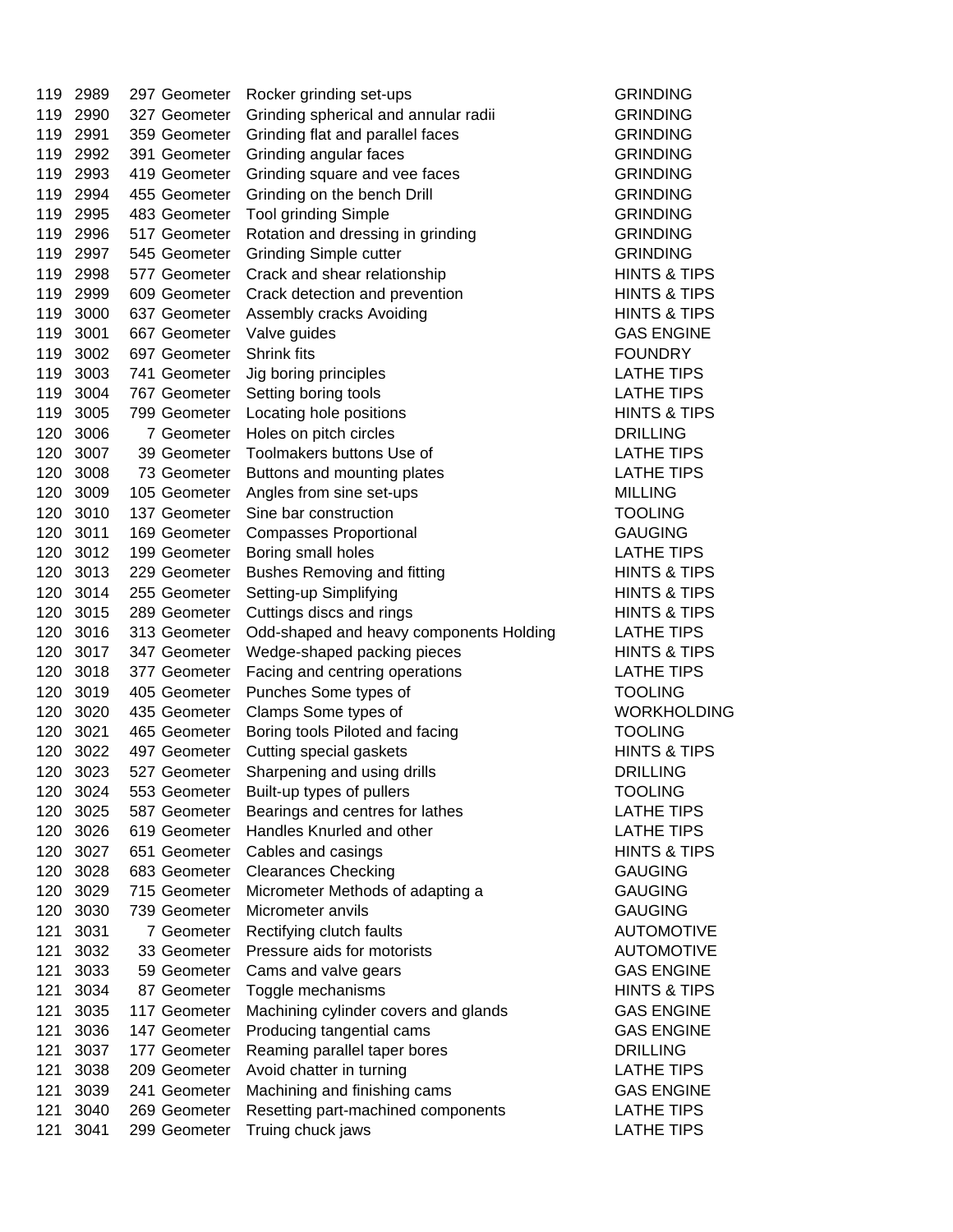121 3042 329 Geometer Marking-off and centring LAYOUT 121 3043 357 Geometer Small lathe tool holders LATHE TIPS 121 3044 389 Geometer Tapping threads and die cutting in the lathe THREADING 121 3045 417 Geometer Milling cutters and operations TOOLING 121 3046 447 Geometer An easily made profile projector GAUGING 121 3047 485 Geometer Accessories for easily made projector GAUGING 121 3048 511 Geometer Using the profile projector GAUGING 121 3049 543 Geometer Engine construction details GAS ENGINE 121 3050 575 Geometer Limits and fits GAUGING GAUGING 121 3051 615 Geometer Back tool posts ACCESSORY LATHE 122 3052 9 Geometer File finishing in the lathe LATHE TIPS 122 3053 41 Geometer Hand filing methods **HINTS & TIPS** 122 3054 71 Geometer Accuracy in hand filing HINTS & TIPS 122 3055 107 Geometer Contra-rotation drilling CONSERVITY DRILLING 122 3056 135 Geometer Small drill and cutter spindle LATHE ACCESSORY 122 3057 163 Geometer Small size centring and drilling LATHE TIPS 122 3058 193 Geometer Holding rod LATHE TIPS 122 3059 225 Geometer Faceplate dogs and clamps **LATHE ACCESSORY** 122 3060 255 Geometer Squaring and quartering LAYOUT 122 3061 285 Geometer Use of paper templates LAYOUT 122 3062 315 Geometer Types of lathe carriers COMENT CONTERNATE ACCESSORY 122 3063 349 Geometer Reduced speed saddle control LATHE MODS 122 3064 381 Geometer Parts for a reduced speed saddle control LATHE MODS 122 3065 411 Geometer Basic squareness GAUGING 122 3066 443 Geometer Holding and supporting for drilling DRILLING 122 3067 475 Geometer Accuracy for angles and tapers GAUGING 122 3068 505 Geometer Making and truing spanners HINTS & TIPS 122 3069 539 Geometer Some use of ball bearings BEARINGS 122 3070 571 Geometer Collet chuck fittings LATHE ACCESSORY 122 3071 603 Geometer Machining small collets **LATHE ACCESSORY** 122 3072 633 Geometer Collets for chucks and faceplates LATHE ACCESSORY 122 3073 665 Geometer Teeth on cutting tools TOOLING 122 3074 697 Geometer Hardening and finishing parts **BRAZING & WELDING** 122 3075 725 Geometer Clamped tool and work holders WORKHOLDING 122 3076 757 Geometer Cutting keyways in bores 1 LATHE TIPS 122 3077 789 Geometer Cutting keyways in shafts **2 LATHE TIPS** 123 3078 9 Geometer Small lathe vertical slide CHATHE ACCESSORY 123 3079 41 Geometer Slide mounted angle plate LATHE ACCESSORY 123 3080 73 Geometer Collet and cotter fitting WORKHOLDING 123 3081 105 Geometer Differential screw fittings THREADING 123 3082 137 Geometer Tool and slide setting LATHE ACCESSORY 123 3083 167 Geometer Precision in length dimensions GAUGING 123 3084 199 Geometer Tailstock feed control LATHE ACCESSORY 123 3085 233 Geometer True and eccentric chucking WORKHOLDING 123 3086 263 Geometer Pairing accuracy in machining LATHE TIPS 123 3087 293 Geometer Standard and special dividing methods DIVIDING & GEARS 123 3088 325 Geometer Vice jaws for special purposes WORKHOLDING 123 3089 357 Geometer Machining difficult castings WORKHOLDING 123 3090 389 Geometer Overcoming tailstock faults LATHE TIPS 123 3091 419 Geometer Thread backlash THREADING 123 3092 451 Geometer Self feeding facing tool LATHE ACCESSORY 123 3093 481 Geometer Spiral feed facing tool LATHE ACCESSORY 123 3094 511 Geometer Worm and pinion drives **DIVIDING & GEARS**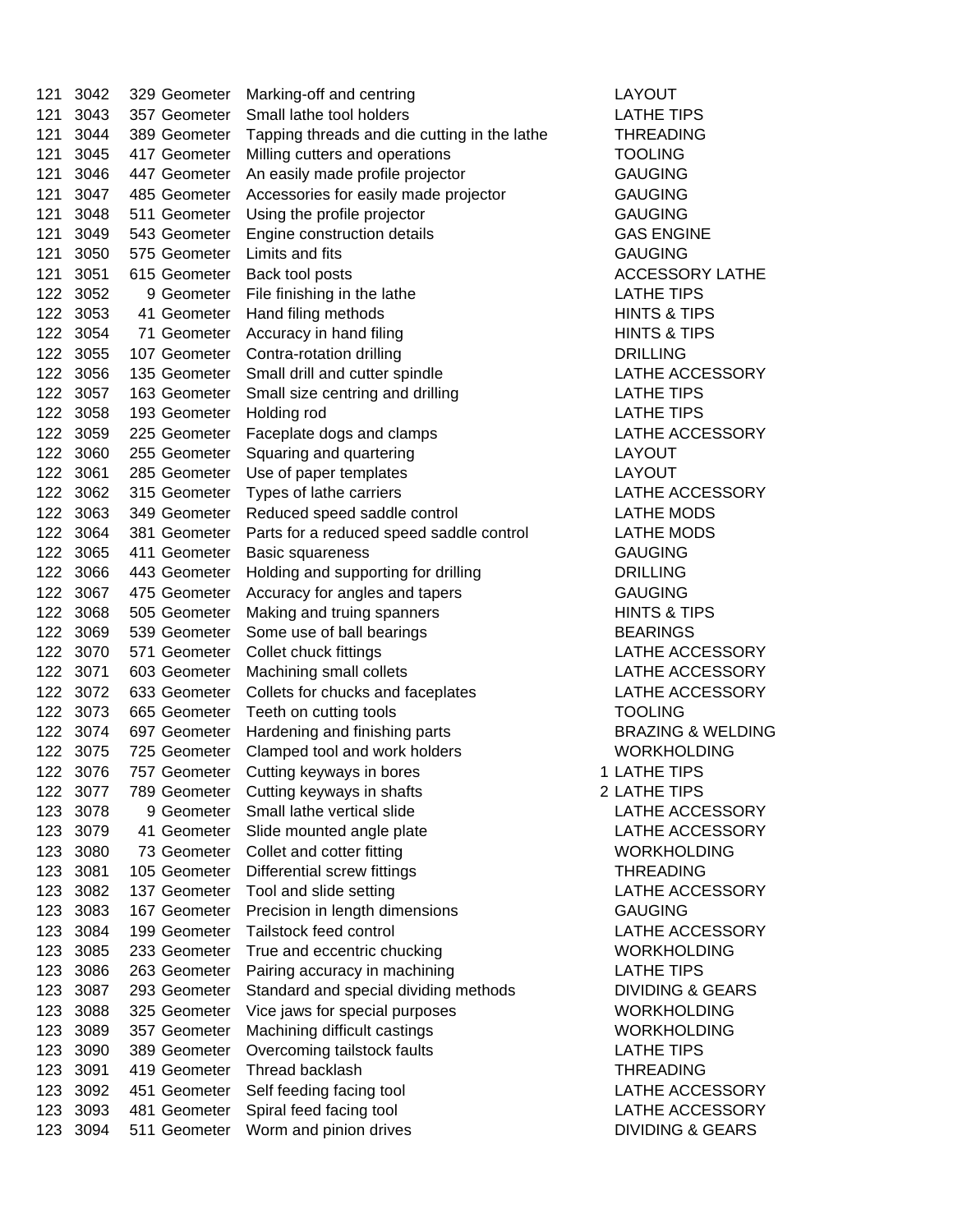| 123        | 3095         | 543 Geometer | Machining domed and hollow surfaces         | <b>LATHE TIF</b>                 |
|------------|--------------|--------------|---------------------------------------------|----------------------------------|
| 123        | 3096         | 571 Geometer | Slide for spherical (ball) turning          | <b>LATHE AC</b>                  |
| 123        | 3097         | 605 Geometer | Setting slides for spherical (ball) turning | <b>LATHE TIF</b>                 |
| 123        | 3098         | 639 Geometer | A setting-up surface gauge                  | <b>GAUGING</b>                   |
| 123        | 3099         | 675 Geometer | Testing components on the lathe             | <b>LATHE TIF</b>                 |
| 123        | 3100         | 707 Geometer | Built-up Vee supports                       | <b>WORKHO</b>                    |
| 123        | 3101         | 739 Geometer | Clamps for various purposes                 | <b>WORKHO</b>                    |
| 123        | 3102         | 769 Geometer | Nuts for the job                            | <b>MATERIAL</b>                  |
| 123        | 3103         | 801 Geometer | Machining hexagons and squares              | <b>LATHE TIF</b>                 |
| 124        | 3104         | 7 Geometer   | Shaft and boss fittings                     | <b>WORKHO</b>                    |
| 124        | 3105         | 41 Geometer  | Cross-slide angle plate mounting            | <b>LATHE AC</b>                  |
| 124        | 3106         | 73 Geometer  | Milling on angle plate                      | <b>MILLING</b>                   |
| 124        | 3107         | 103 Geometer | Centre finding on the lathe                 | <b>LATHE AC</b>                  |
| 124        | 3108         | 133 Geometer | Building up components                      | <b>HINTS &amp; T</b>             |
| 124        | 3109         | 165 Geometer | Fittings for small lathes                   | <b>LATHE AC</b>                  |
| 124        | 3110         | 197 Geometer | Punches and chisels                         | <b>TOOLING</b>                   |
| 124        | 3111         | 227 Geometer | Types of boring bar                         | <b>LATHE AC</b>                  |
| 124        | 3112         | 259 Geometer | Countersinking and deep drilling            | <b>DRILLING</b>                  |
| 124        | 3113         | 291 Geometer | Gauging small and medium bores              | <b>GAUGING</b>                   |
| 124        | 3114         | 323 Geometer | Accuracy in awkward drilling                | <b>DRILLING</b>                  |
| 124        | 3115         | 355 Geometer | Supports for chucks and faceplates          | <b>WORKHO</b>                    |
| 124        | 3116         | 385 Geometer | Care and use of chucks                      | <b>LATHE TIF</b>                 |
| 124        | 3117         | 417 Geometer | Accuracy in chucking                        | <b>LATHE TIF</b>                 |
| 124        | 3118         | 447 Geometer | Setting and supporting lathe tools          | <b>LATHE TIF</b>                 |
| 124        | 3119         | 479 Geometer | Large home made micrometer                  | <b>GAUGING</b>                   |
| 124        | 3120         | 511 Geometer | Lapping bores and shafts                    | <b>GRINDING</b>                  |
| 124        | 3121         | 545 Geometer | Accurate centring and drilling              | <b>DRILLING</b>                  |
| 124        | 3122         | 577 Geometer | Holding and indexing chucks                 | <b>WORKHO</b>                    |
| 124        | 3123         | 609 Geometer | Tests and settings                          | <b>LATHE TIF</b>                 |
| 124        | 3124         | 641 Geometer | Centring and drilling methods               | <b>DRILLING</b>                  |
| 124        | 3125         | 673 Geometer | Setting hollow components                   | <b>LATHE TIF</b>                 |
| 124        | 3126         | 705 Geometer | Spanners                                    | <b>TOOLING</b>                   |
| 124        | 3127         | 737 Geometer | Hold-ups and spacers for riveting           | <b>RIVITING</b>                  |
| 124        | 3128         | 769 Geometer | Angle plates using                          | <b>WORKHO</b>                    |
|            | 124 3129     | 801 Geometer | Peening and other securing methods          | <b>HINTS &amp; T</b>             |
| 125        | 3130         | 9 Geometer   | Work steadying methods                      | LATHE TIF                        |
| 125        | 3131         | 41 Geometer  | Testing V and angular faces                 | <b>LATHE TIF</b>                 |
| 125        | 3132         | 73 Geometer  | Removing metal                              | <b>LATHE TIF</b>                 |
| 125        | 3133         | 105 Geometer | Turning contours and profiles               | <b>LATHE TIF</b>                 |
| 125        | 3134         | 137 Geometer | Mounting work                               | <b>WORKHO</b>                    |
| 125        | 3135         | 169 Geometer | Making piston rings                         | <b>GAS ENGI</b>                  |
| 125        | 3136         | 201 Geometer | Simple jigs and templates                   | <b>WORKHO</b>                    |
| 125        | 3137         | 229 Geometer | The quality of squareness                   | <b>GAUGING</b>                   |
| 125        | 3138         | 257 Geometer | Overcoming difficulties in assembly         | <b>HINTS &amp; T</b>             |
|            |              |              |                                             | <b>GAUGING</b>                   |
| 125        | 3139         | 287 Geometer | Flat faces                                  |                                  |
| 125<br>125 | 3140<br>3141 | 317 Geometer | Supporting and clamping                     | <b>WORKHO</b><br><b>LATHE AC</b> |
|            |              | 345 Geometer | Stops for saddles and slides                |                                  |
| 125        | 3142         | 371 Geometer | Points on tapping                           | <b>THREADIN</b>                  |
| 125        | 3143         | 403 Geometer | Centring operations                         | <b>HINTS &amp; T</b>             |
| 125        | 3144         | 435 Geometer | Effects of heat in assemblies               | <b>HINTS &amp; T</b>             |
| 125        | 3145         | 467 Geometer | Machining ball-race seatings                | <b>BEARING</b>                   |
| 125        | 3146         | 499 Geometer | Puller to aid dismantling                   | <b>TOOLING</b>                   |
| 125        | 3147         | 531 Geometer | Ways with toolmakers buttons                | <b>TOOLING</b>                   |

LATHE TIPS LATHE ACCESSORY 123 Jaar – LATHE TIPS GAUGING **LATHE TIPS WORKHOLDING WORKHOLDING MATERIALS** LATHE TIPS WORKHOLDING LATHE ACCESSORY LATHE ACCESSORY **HINTS & TIPS** LATHE ACCESSORY 124 3110 197 Geometer Punches and chisels TOOLING LATHE ACCESSORY **WORKHOLDING** LATHE TIPS LATHE TIPS **LATHE TIPS** GRINDING & SANDING 124 3122 577 Geometer Holding and indexing chucks WORKHOLDING LATHE TIPS LATHE TIPS WORKHOLDING **HINTS & TIPS** LATHE TIPS LATHE TIPS LATHE TIPS **LATHE TIPS WORKHOLDING GAS ENGINE** WORKHOLDING GAUGING **HINTS & TIPS** WORKHOLDING LATHE ACCESSORY **THREADING HINTS & TIPS HINTS & TIPS** BEARINGS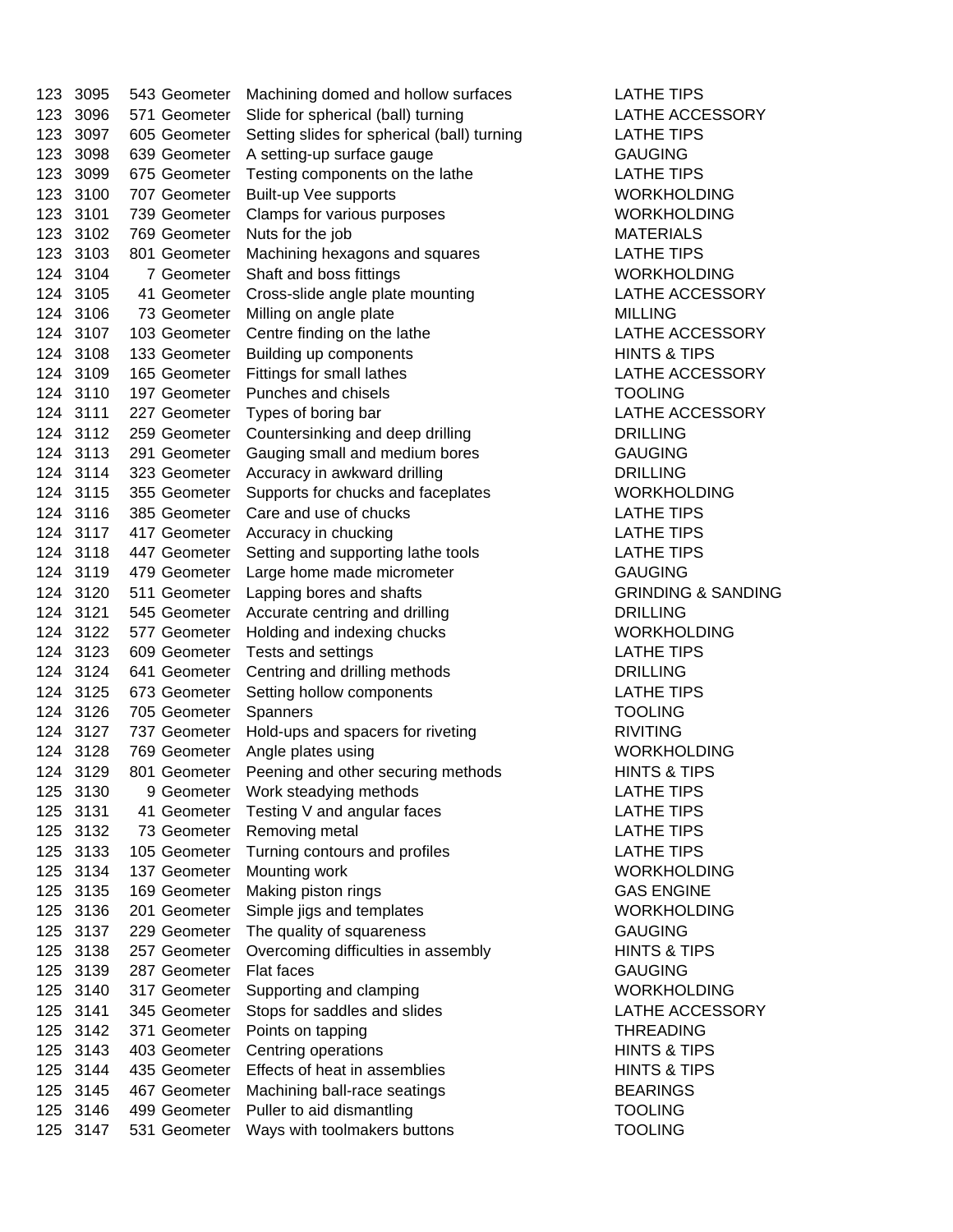| 125 | 3148     | 563 Geometer | Truing and centring                  | <b>HINTS &amp; TI</b> |
|-----|----------|--------------|--------------------------------------|-----------------------|
| 125 | 3149     | 595 Geometer | Oil in moving parts                  | <b>LUBRICAT</b>       |
| 125 | 3150     | 627 Geometer | Tools for various purposes: drifts   | <b>TOOLING</b>        |
| 125 | 3151     | 659 Geometer | <b>Tool holders</b>                  | <b>LATHE AC</b>       |
| 125 | 3152     | 691 Geometer | Methods of gauging                   | <b>GAUGING</b>        |
| 125 | 3153     | 723 Geometer | Ways with angle plates               | <b>WORKHOL</b>        |
| 125 | 3154     | 755 Geometer | Holding and resetting                | <b>LATHE TIP</b>      |
| 125 | 3155     | 787 Geometer | Help in lathe work                   | <b>LATHE TIP</b>      |
| 126 | 3156     | 9 Geometer   | Accurate chamfers                    | <b>HINTS &amp; TI</b> |
| 126 | 3157     | 41 Geometer  | Bits and facing cutters              | <b>LATHE AC</b>       |
| 126 | 3158     | 71 Geometer  | Grub screws and others               | <b>THREADIN</b>       |
| 126 | 3159     | 105 Geometer | Drilling and finishing holes         | <b>DRILLING</b>       |
| 126 | 3160     | 137 Geometer | <b>Cotter fittings</b>               | <b>HINTS &amp; TI</b> |
| 126 | 3161     | 169 Geometer |                                      | <b>WORKHOL</b>        |
|     |          |              | Work stops for chucks                |                       |
| 126 | 3162     | 201 Geometer | Holding and chucking small diameters | <b>WORKHOL</b>        |
| 126 | 3163     | 233 Geometer | High speed lathe spindles            | 1 LATHE AC            |
| 126 | 3164     | 265 Geometer | High speed lathe spindles            | 2 LATHE AC            |
| 126 | 3165     | 297 Geometer | Collet & chuck fittings              | <b>WORKHOL</b>        |
| 126 | 3166     | 329 Geometer | Facing operations                    | <b>LATHE TIP</b>      |
| 126 | 3167     | 361 Geometer | Machining angles and vees            | <b>LATHE TIP</b>      |
| 126 | 3168     | 393 Geometer | Uses of soft solder                  | <b>BRAZING &amp;</b>  |
| 126 | 3169     | 425 Geometer | Turning angles and tapers            | <b>LATHE TIP</b>      |
| 126 | 3170     | 455 Geometer | Methods of raising surfaces          | <b>HINTS &amp; TI</b> |
| 126 | 3171     | 481 Geometer | Ways of applying pressure            | <b>HINTS &amp; TI</b> |
| 126 | 3172     | 513 Geometer | Holders for polishing                | <b>FINISHING</b>      |
| 126 | 3173     | 544 Geometer | Measuring with the lathe             | <b>LATHE TIP</b>      |
| 126 | 3174     | 577 Geometer | Gauge making with the lathe          | <b>LATHE TIP</b>      |
| 126 | 3175     | 609 Geometer | Practical dividing                   | <b>DIVIDING 8</b>     |
| 126 | 3176     | 641 Geometer | Marking and cutting                  | LAYOUT                |
| 126 | 3177     | 673 Geometer | Setting up for second operation      | <b>LATHE TIP</b>      |
| 126 | 3178     | 705 Geometer | Aid in boring                        | <b>LATHE AC</b>       |
| 126 | 3179     | 737 Geometer | Parting off and grooving             | <b>LATHE TIP</b>      |
| 126 | 3180     | 769 Geometer | Small and restricted holes           | <b>HINTS &amp; TI</b> |
| 126 | 3181     | 801 Geometer | Reboring a cylinder                  | <b>HINTS &amp; TI</b> |
|     | 127 3182 | 9 Geometer   | Machining a small piston             | 1 LATHE TIP           |
| 127 | 3183     | 41 Geometer  | Machining a small piston             | 2 LATHE TIP           |
| 127 | 3184     | 73 Geometer  | Piston patterns and core boxes       | <b>FOUNDRY</b>        |
| 127 | 3185     | 105 Geometer | Care and cleanliness                 | <b>HINTS &amp; TI</b> |
| 127 | 3186     | 137 Geometer | Using a test indicator               | 1 GAUGING             |
| 127 | 3187     | 169 Geometer | Using a test indicator               | 2 GAUGING             |
| 127 | 3188     | 201 Geometer | Using a test indicator               | 3 GAUGING             |
| 127 | 3189     | 233 Geometer | Taper fitting a pulley               | <b>LATHE TIP</b>      |
| 127 | 3190     | 265 Geometer | Clamps for various purposes          | <b>WORKHOL</b>        |
| 127 | 3191     | 297 Geometer | Lathe milling                        | <b>LATHE AC</b>       |
| 127 | 3192     | 329 Geometer | Simple plate camera                  | 1 PHOTOGR             |
|     |          |              |                                      |                       |
| 127 | 3193     | 361 Geometer | Simple plate camera                  | 2 PHOTOGR             |
| 127 | 3194     | 393 Geometer | Holder for micrometer                | 1 GAUGING             |
| 127 | 3195     | 425 Geometer | Holder for micrometer                | 2 GAUGING             |
| 127 | 3196     | 457 Geometer | Lever-type indicators                | <b>GAUGING</b>        |
| 127 | 3197     | 489 Geometer | Accuracy in details                  | <b>HINTS &amp; TI</b> |
| 127 | 3198     | 521 Geometer | Tailstock holders and centres        | <b>LATHE AC</b>       |
| 127 | 3199     | 553 Geometer | Aids in marking off                  | <b>LAYOUT</b>         |
| 127 | 3200     | 585 Geometer | Tools made by drilling and filing    | <b>TOOLING</b>        |

**HINTS & TIPS LUBRICATION** LATHE ACCESSORY 125 3153 723 Geometer Ways with angle plates WORKHOLDING LATHE TIPS LATHE TIPS **HINTS & TIPS** LATHE ACCESSORY **THREADING** DRILLING **HINTS & TIPS** 126 3161 169 Geometer Work stops for chucks WORKHOLDING 126 3162 201 Geometer Holding and chucking small diameters WORKHOLDING 1 LATHE ACCESSORY 2 LATHE ACCESSORY WORKHOLDING LATHE TIPS LATHE TIPS **BRAZING & WELDING** LATHE TIPS **HINTS & TIPS HINTS & TIPS** LATHE TIPS LATHE TIPS DIVIDING & GEARS LATHE TIPS LATHE ACCESSORY LATHE TIPS **HINTS & TIPS HINTS & TIPS** 1 LATHE TIPS 2 LATHE TIPS **HINTS & TIPS** 2 GAUGING 3 GAUGING **LATHE TIPS WORKHOLDING** LATHE ACCESSORY 1 PHOTOGRAPHY 2 PHOTOGRAPHY 1 GAUGING 2 GAUGING GAUGING **HINTS & TIPS** LATHE ACCESSORY